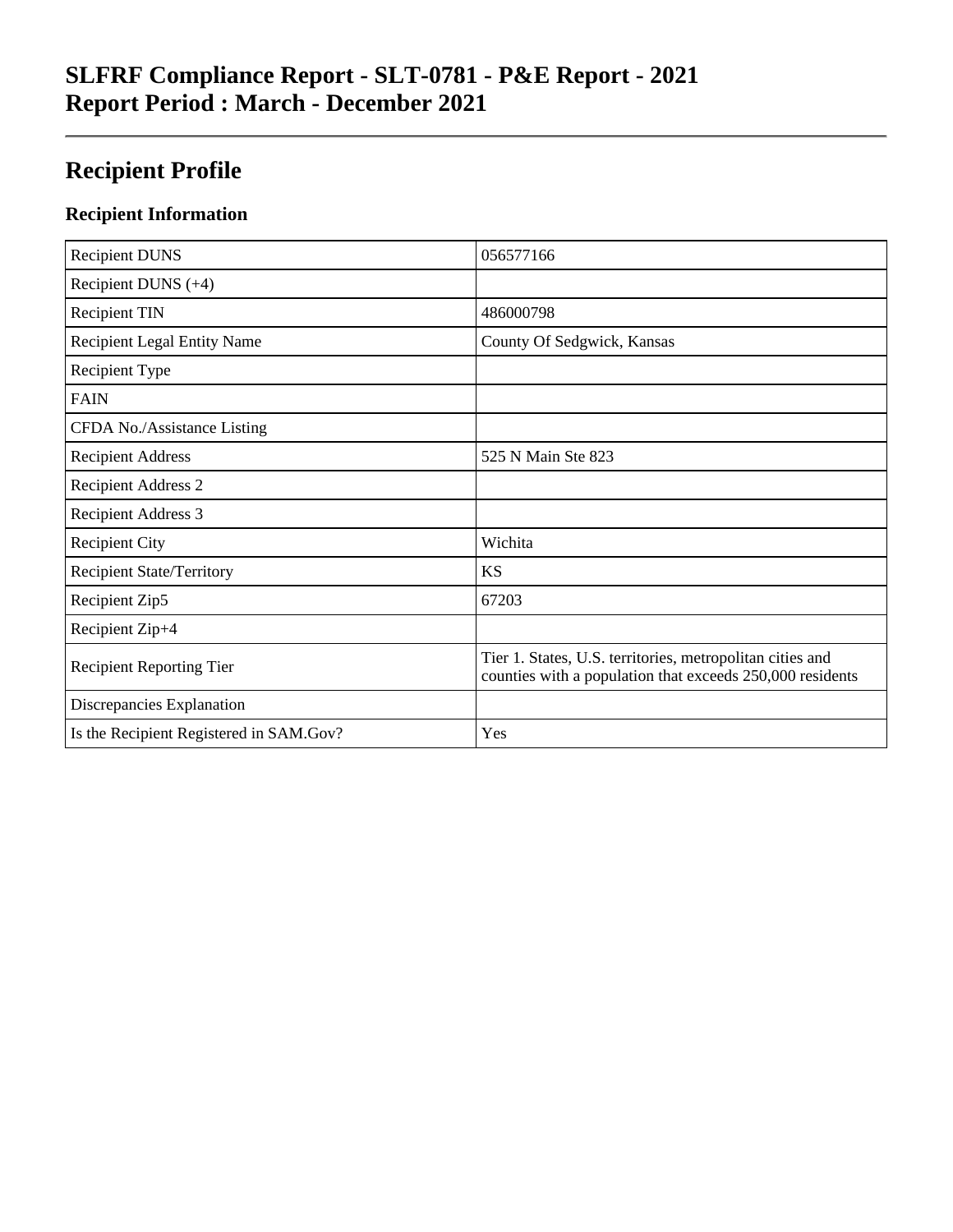## **Project Overview**

## **Project Name: Health Department COVID Testing**

| Project Identification Number   | SCSLFRF001                                                                                                                                                                                                                                                                                                                                                                                                                                                                                                                                                                                 |
|---------------------------------|--------------------------------------------------------------------------------------------------------------------------------------------------------------------------------------------------------------------------------------------------------------------------------------------------------------------------------------------------------------------------------------------------------------------------------------------------------------------------------------------------------------------------------------------------------------------------------------------|
| Project Expenditure Category    | 1-Public Health                                                                                                                                                                                                                                                                                                                                                                                                                                                                                                                                                                            |
| Project Expenditure Subcategory | 1.2-COVID-19 Testing                                                                                                                                                                                                                                                                                                                                                                                                                                                                                                                                                                       |
| <b>Total Obligations</b>        | \$92,678.98                                                                                                                                                                                                                                                                                                                                                                                                                                                                                                                                                                                |
| <b>Total Expenditures</b>       | \$92,678.98                                                                                                                                                                                                                                                                                                                                                                                                                                                                                                                                                                                |
| <b>Project Description</b>      | The Health Department will utilize funding to address public<br>health response related to the COVID pandemic, to include<br>providing testing and vaccination, responsive staffing to<br>meet service delivery demands, a Disease Investigator, and<br>associated administration and expenses. The Health<br>Department will provide no-cost COVID-19 testing for<br>County residents in order to detect and trace incidence of<br>COVID-19 infections, and to prevent and/or reduce adverse<br>health impacts, and possible death, caused by the COVID-19<br>virus and related variants. |

## **Project Name: Emergency Management Logistics**

| Project Identification Number          | SCSLFRF007                                                                                                                                                                  |
|----------------------------------------|-----------------------------------------------------------------------------------------------------------------------------------------------------------------------------|
| Project Expenditure Category           | 1-Public Health                                                                                                                                                             |
| <b>Project Expenditure Subcategory</b> | 1.9-Payroll Costs for Public Health, Safety, and Other Public<br><b>Sector Staff Resp</b>                                                                                   |
| <b>Total Obligations</b>               | \$19,974.23                                                                                                                                                                 |
| <b>Total Expenditures</b>              | \$19,974.23                                                                                                                                                                 |
| <b>Project Description</b>             | The Emergency Management Logistics position is a<br>full-time equivalent who will assist with delivery of PPE and<br>medical supplies and manage the inventory of supplies. |

### **Project Name: Health Department Payroll for Public Health Responding to COVID**

| <b>Project Identification Number</b>   | SCSLFRF002                                                                                                                                                                                                                                                                                                                                                                                                                                                                                      |
|----------------------------------------|-------------------------------------------------------------------------------------------------------------------------------------------------------------------------------------------------------------------------------------------------------------------------------------------------------------------------------------------------------------------------------------------------------------------------------------------------------------------------------------------------|
| Project Expenditure Category           | 1-Public Health                                                                                                                                                                                                                                                                                                                                                                                                                                                                                 |
| <b>Project Expenditure Subcategory</b> | 1.9-Payroll Costs for Public Health, Safety, and Other Public<br><b>Sector Staff Resp</b>                                                                                                                                                                                                                                                                                                                                                                                                       |
| <b>Total Obligations</b>               | \$1,310,571.00                                                                                                                                                                                                                                                                                                                                                                                                                                                                                  |
| <b>Total Expenditures</b>              | \$1,310,571.00                                                                                                                                                                                                                                                                                                                                                                                                                                                                                  |
| <b>Project Description</b>             | The Health Department will utilize funding to address public<br>health response related to the COVID pandemic, to include<br>providing testing and vaccination, responsive staffing to<br>meet service delivery demands, a Disease Investigator, and<br>associated administration and expenses. The Health<br>Department will hire up to 100 employees necessary for the<br>Health Department to continue to be primarily dedicated to<br>delivery of response, mitigation, and recovery to the |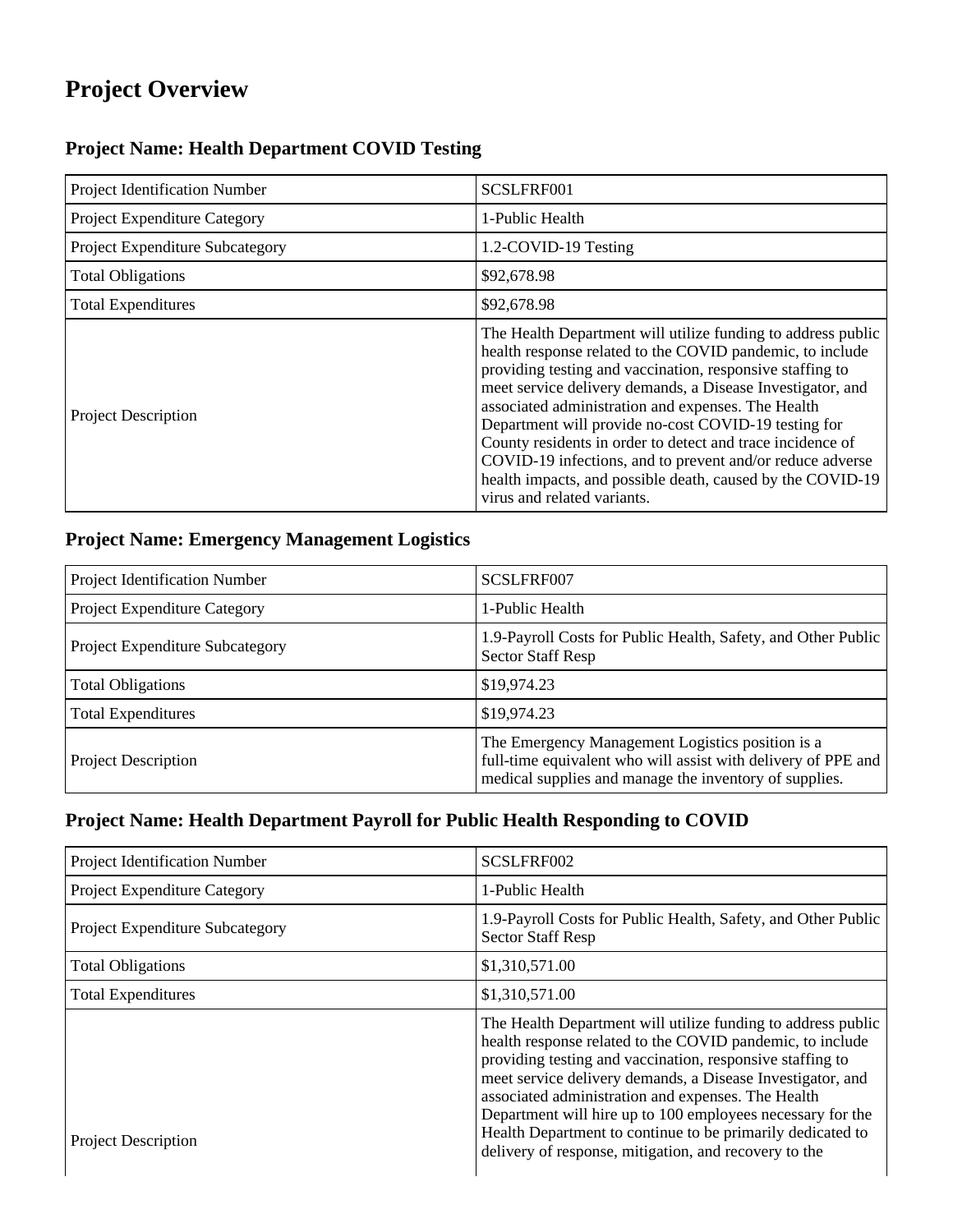| COVID-19 pandemic. These personnel will perform daily<br>tasks necessary to provide no-cost testing and COVID-19<br>vaccinations as well as continuing health education, contract<br>tracing, and other necessary COVID-19 medical support to<br>the community. |
|-----------------------------------------------------------------------------------------------------------------------------------------------------------------------------------------------------------------------------------------------------------------|
|-----------------------------------------------------------------------------------------------------------------------------------------------------------------------------------------------------------------------------------------------------------------|

## **Project Name: EMS Logistics**

| Project Identification Number          | SCSLFRF008                                                                                                                                                                                                                                                                                      |
|----------------------------------------|-------------------------------------------------------------------------------------------------------------------------------------------------------------------------------------------------------------------------------------------------------------------------------------------------|
| Project Expenditure Category           | 1-Public Health                                                                                                                                                                                                                                                                                 |
| <b>Project Expenditure Subcategory</b> | 1.9-Payroll Costs for Public Health, Safety, and Other Public<br><b>Sector Staff Resp</b>                                                                                                                                                                                                       |
| <b>Total Obligations</b>               | \$0.00                                                                                                                                                                                                                                                                                          |
| <b>Total Expenditures</b>              | \$0.00                                                                                                                                                                                                                                                                                          |
| <b>Project Description</b>             | The Emergency Medical Services Logistics position is a<br>full-time equivalent who will assist with call volume,<br>provide delivery of PPE/medical supplies, and manage the<br>inventory of supplies. This position will add to the logistics<br>team and is designed for turnover prevention. |

## **Project Name: Public Health Communications**

| Project Identification Number          | SCSLFRF010                                                                                                                                                                                                                                                                                                                                                                         |
|----------------------------------------|------------------------------------------------------------------------------------------------------------------------------------------------------------------------------------------------------------------------------------------------------------------------------------------------------------------------------------------------------------------------------------|
| Project Expenditure Category           | 1-Public Health                                                                                                                                                                                                                                                                                                                                                                    |
| <b>Project Expenditure Subcategory</b> | 1.8-Other COVID-19 Public Health Expenses (including<br>Communications, Enforcement)                                                                                                                                                                                                                                                                                               |
| <b>Total Obligations</b>               | \$2,270.21                                                                                                                                                                                                                                                                                                                                                                         |
| <b>Total Expenditures</b>              | \$2,270.21                                                                                                                                                                                                                                                                                                                                                                         |
| Project Description                    | The Strategic Communications Department will utilize a<br>multi-media campaign to disseminate information to the<br>public in Sedgwick County about issues related to the public<br>health response to the COVID pandemic, including<br>information on testing and vaccination as well as current and<br>emerging best practices regarding the prevention of<br>COVID-19 variants. |

## **Project Name: Risk Fit Tester**

| Project Identification Number          | SCSLFRF009                                                                                                                                                                                                                                        |
|----------------------------------------|---------------------------------------------------------------------------------------------------------------------------------------------------------------------------------------------------------------------------------------------------|
| Project Expenditure Category           | 1-Public Health                                                                                                                                                                                                                                   |
| <b>Project Expenditure Subcategory</b> | 1.9-Payroll Costs for Public Health, Safety, and Other Public<br><b>Sector Staff Resp</b>                                                                                                                                                         |
| <b>Total Obligations</b>               | \$17,046.60                                                                                                                                                                                                                                       |
| <b>Total Expenditures</b>              | \$17,046.60                                                                                                                                                                                                                                       |
| <b>Project Description</b>             | The Risk Fit Tester (Respiratory Protection Program<br>Specialist) is a full-time equivalent who will provide<br>OSHA-level compliance to employee training and fit testing<br>for masks designed to prevent the spread of airborne<br>pathogens. |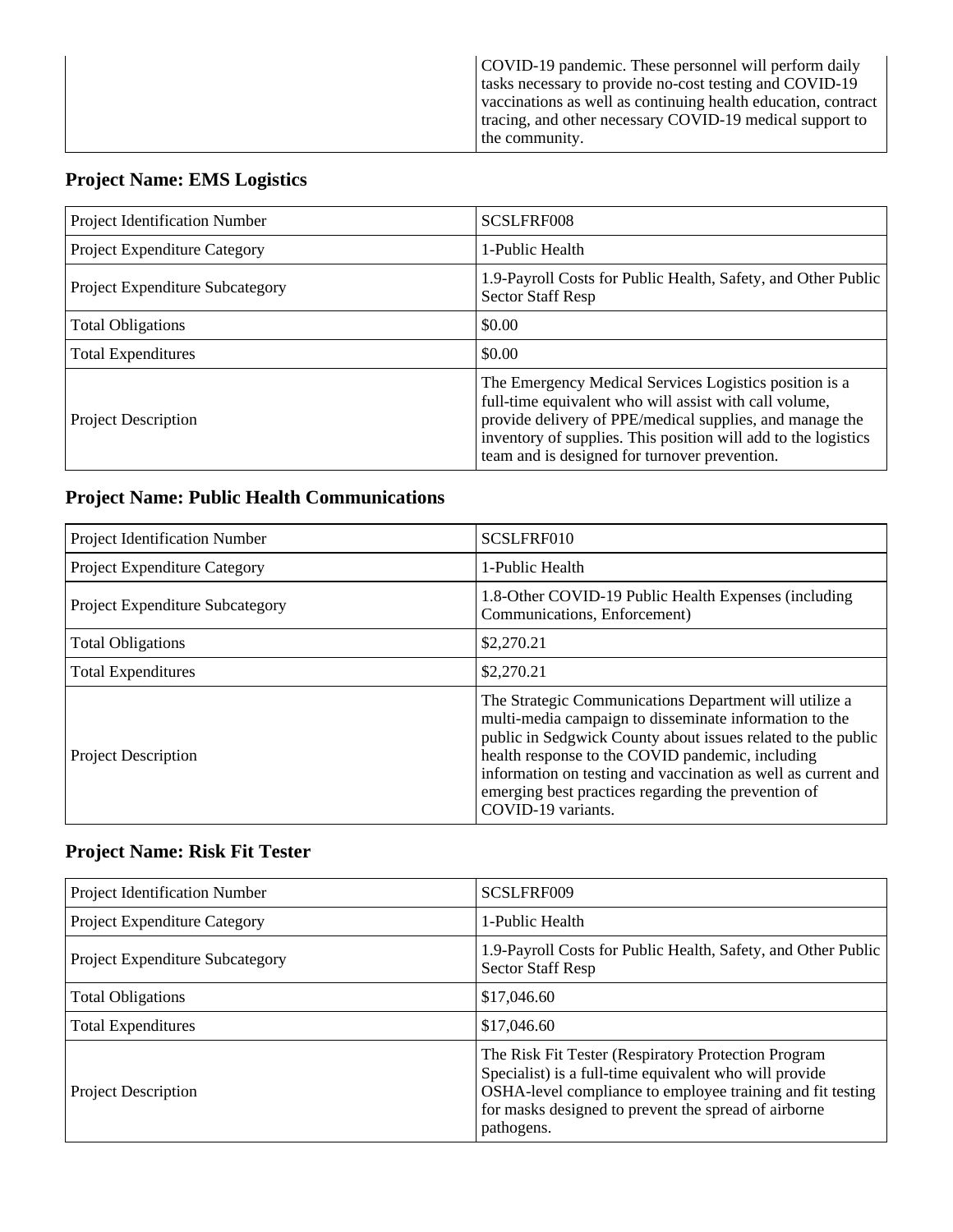## **Project Name: PPE for County Staff**

| Project Identification Number   | SCSLFRF012                                                          |
|---------------------------------|---------------------------------------------------------------------|
| Project Expenditure Category    | 1-Public Health                                                     |
| Project Expenditure Subcategory | 1.5-Personal Protective Equipment                                   |
| <b>Total Obligations</b>        | \$29,731.20                                                         |
| <b>Total Expenditures</b>       | \$29,731.20                                                         |
| <b>Project Description</b>      | The PPE funding will be used to maintain a 90-day supply of<br>PPE. |

## **Project Name: Remote Work for County Staff**

| Project Identification Number          | SCSLFRF015                                                                                                                                 |
|----------------------------------------|--------------------------------------------------------------------------------------------------------------------------------------------|
| Project Expenditure Category           | 1-Public Health                                                                                                                            |
| <b>Project Expenditure Subcategory</b> | 1.4-Prevention in Congregate Settings (Nursing Homes,<br>Prisons/Jails, Dense Work)                                                        |
| <b>Total Obligations</b>               | \$16,454.39                                                                                                                                |
| <b>Total Expenditures</b>              | \$16,454.39                                                                                                                                |
| <b>Project Description</b>             | The remote work funding will provide new equipment and<br>software to maintain statutory requirements and allow for<br>long-term telework. |

## **Project Name: Court Backlog - Corrections**

| Project Identification Number   | SCSLFRF021                                                                                                                                                                                                             |
|---------------------------------|------------------------------------------------------------------------------------------------------------------------------------------------------------------------------------------------------------------------|
| Project Expenditure Category    | 2-Negative Economic Impacts                                                                                                                                                                                            |
| Project Expenditure Subcategory | 2.13-Other Economic Support                                                                                                                                                                                            |
| <b>Total Obligations</b>        | \$20,679.35                                                                                                                                                                                                            |
| <b>Total Expenditures</b>       | \$20,679.35                                                                                                                                                                                                            |
| <b>Project Description</b>      | The Community Corrections funding will provide a faster<br>process to intake new clients by employing new individuals<br>to help with the process. Implementing a new diversion<br>program to alleviate court backlog. |

### **Project Name: Cleaning Services for County Facilities**

| Project Identification Number   | SCSLFRF013                                                                                                                                                                                                                                                          |
|---------------------------------|---------------------------------------------------------------------------------------------------------------------------------------------------------------------------------------------------------------------------------------------------------------------|
| Project Expenditure Category    | 1-Public Health                                                                                                                                                                                                                                                     |
| Project Expenditure Subcategory | 1.4-Prevention in Congregate Settings (Nursing Homes,<br>Prisons/Jails, Dense Work)                                                                                                                                                                                 |
| <b>Total Obligations</b>        | \$1,765.42                                                                                                                                                                                                                                                          |
| <b>Total Expenditures</b>       | \$1,765.42                                                                                                                                                                                                                                                          |
| <b>Project Description</b>      | Funds will be utilized to continue the use of electrostatic<br>cleaning treatments by an outsourced company to<br>proactively clean and maintain high traffic areas. The type<br>and frequency of cleaning applications may be adjust<br>depending on CDC guidance. |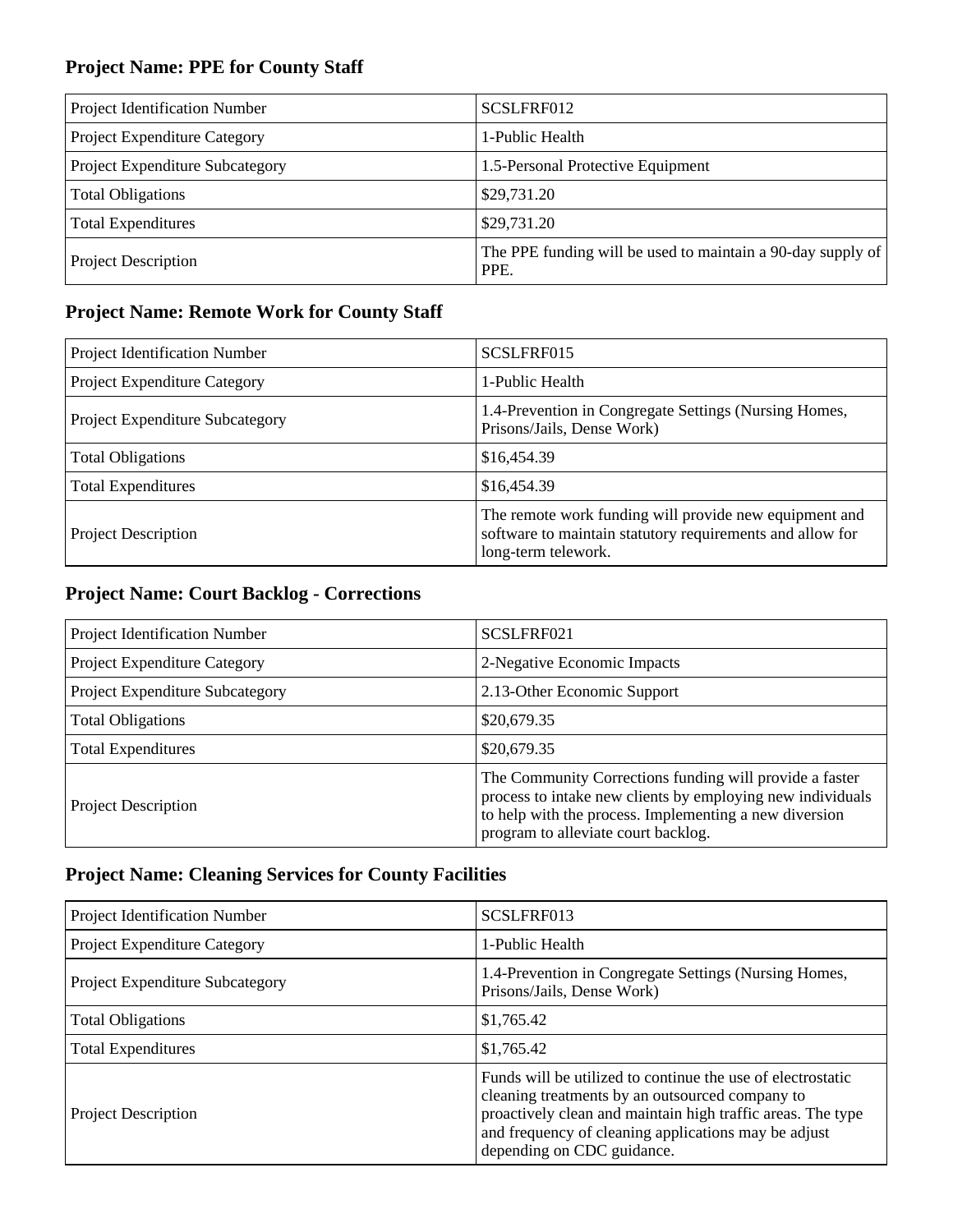## **Project Name: Court Backlog - Courts**

| Project Identification Number   | SCSLFRF017                                                                                                                                                                                                                                                                                                                         |
|---------------------------------|------------------------------------------------------------------------------------------------------------------------------------------------------------------------------------------------------------------------------------------------------------------------------------------------------------------------------------|
| Project Expenditure Category    | 2-Negative Economic Impacts                                                                                                                                                                                                                                                                                                        |
| Project Expenditure Subcategory | 2.13-Other Economic Support                                                                                                                                                                                                                                                                                                        |
| <b>Total Obligations</b>        | \$73,141.22                                                                                                                                                                                                                                                                                                                        |
| <b>Total Expenditures</b>       | \$73,141.22                                                                                                                                                                                                                                                                                                                        |
| <b>Project Description</b>      | The Court will increase the capacity to dispose cases by<br>increasing staff of defense attorneys, investigators, pro tem<br>judges, and support staff; procure supplies, furniture, and<br>equipment to support hearing cases; and other expenses to<br>protect the health and safety of those with business before<br>the Court. |

## **Project Name: Court Backlog - District Attorney**

| Project Identification Number   | SCSLFRF018                                                                                                                                                                |
|---------------------------------|---------------------------------------------------------------------------------------------------------------------------------------------------------------------------|
| Project Expenditure Category    | 2-Negative Economic Impacts                                                                                                                                               |
| Project Expenditure Subcategory | 2.13-Other Economic Support                                                                                                                                               |
| <b>Total Obligations</b>        | \$50,515.08                                                                                                                                                               |
| <b>Total Expenditures</b>       | \$50,515.08                                                                                                                                                               |
| <b>Project Description</b>      | Funds will be used by the District Attorney to hire and staff<br>critical roles in addressing the court backlog, which includes<br>attorneys and technical professionals. |

#### **Project Name: Court Backlog - Sheriff**

| Project Identification Number   | SCSLFRF019                                                                                                                                                                                                                                                     |
|---------------------------------|----------------------------------------------------------------------------------------------------------------------------------------------------------------------------------------------------------------------------------------------------------------|
| Project Expenditure Category    | 2-Negative Economic Impacts                                                                                                                                                                                                                                    |
| Project Expenditure Subcategory | 2.13-Other Economic Support                                                                                                                                                                                                                                    |
| <b>Total Obligations</b>        | \$0.00                                                                                                                                                                                                                                                         |
| <b>Total Expenditures</b>       | \$0.00                                                                                                                                                                                                                                                         |
| <b>Project Description</b>      | The Sheriff Department funding will provide a more<br>efficient intake process by allowing individuals to be rapidly<br>tested for COVID. Additional security technology will be<br>implemented to combat an increase in violent incidents<br>among detainees. |

## **Project Name: ARPA Technical Assistance and Grants Management**

| <b>Project Identification Number</b>   | SCSLFRF027                                                                                                       |
|----------------------------------------|------------------------------------------------------------------------------------------------------------------|
| <b>Project Expenditure Category</b>    | 7-Administrative and Other                                                                                       |
| <b>Project Expenditure Subcategory</b> | 7.1-Administrative Expenses                                                                                      |
| <b>Total Obligations</b>               | \$1,834.38                                                                                                       |
| <b>Total Expenditures</b>              | \$1,834.38                                                                                                       |
|                                        | The County is engaging the services of an external<br>consulting firm to provide essential technical assistance, |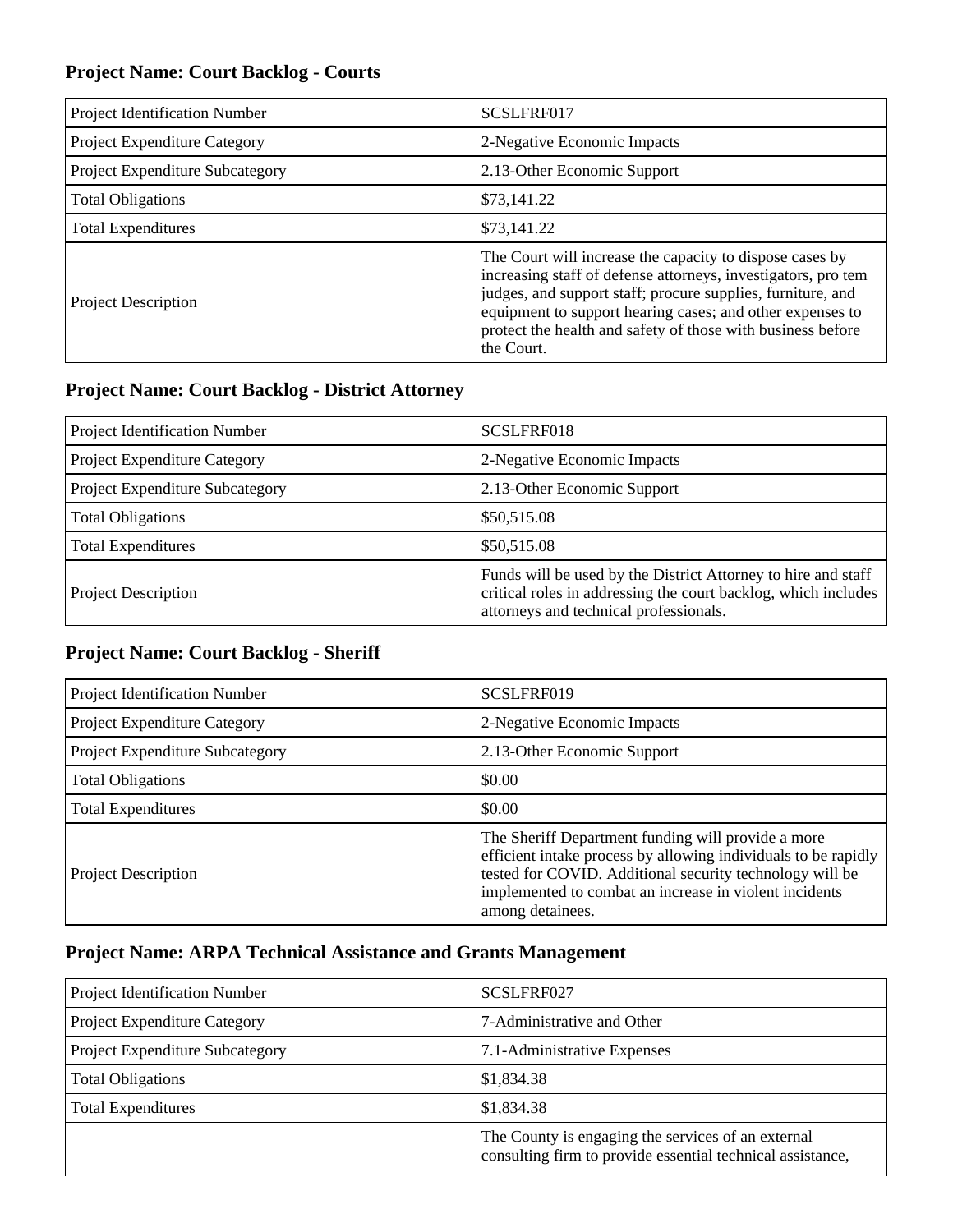| <b>Project Description</b> | oversight, and compliance monitoring in the appropriate,<br>reasonable, and eligible use of ARPA funding. The<br>consulting firm will also assist the County in the preparation<br>and submission of all financial and program reporting to<br>funding authorities. Additionally, funds are being used to |
|----------------------------|-----------------------------------------------------------------------------------------------------------------------------------------------------------------------------------------------------------------------------------------------------------------------------------------------------------|
|                            | implement a grants management system that will be used to<br>administer, monitor, and report on grants made by the<br>County using ARPA funds. Finally, the County will engage<br>the services for temporary staff to assist with purchasing and<br>reporting as it relates to ARPA reporting.            |

## **Project Name: ARPA Grants and Purchasing Staff**

| Project Identification Number          | SCSLFRF029                                                                                                                                                                                                                                                                                                                                                                                                                                                                                                                                                                                                                                                                                         |
|----------------------------------------|----------------------------------------------------------------------------------------------------------------------------------------------------------------------------------------------------------------------------------------------------------------------------------------------------------------------------------------------------------------------------------------------------------------------------------------------------------------------------------------------------------------------------------------------------------------------------------------------------------------------------------------------------------------------------------------------------|
| Project Expenditure Category           | 1-Public Health                                                                                                                                                                                                                                                                                                                                                                                                                                                                                                                                                                                                                                                                                    |
| <b>Project Expenditure Subcategory</b> | 1.9-Payroll Costs for Public Health, Safety, and Other Public<br><b>Sector Staff Resp</b>                                                                                                                                                                                                                                                                                                                                                                                                                                                                                                                                                                                                          |
| <b>Total Obligations</b>               | \$52,676.29                                                                                                                                                                                                                                                                                                                                                                                                                                                                                                                                                                                                                                                                                        |
| <b>Total Expenditures</b>              | \$52,676.29                                                                                                                                                                                                                                                                                                                                                                                                                                                                                                                                                                                                                                                                                        |
| <b>Project Description</b>             | The County Finance Division is employing seven (7) full<br>time staff designated to support the County's response,<br>mitigation, and recovery efforts to the COVID-19 pandemic.<br>These personnel perform essential administrative, financial,<br>and grant management duties including oversight of all<br>ARPA expenditures, procurement of goods and services,<br>expense documentation, utilization data, and submission of<br>all required reporting to the County, State, and U.S.<br>Treasury. These positions are responsible for ensuring the<br>County expends ARPA funds appropriately and accounts for<br>them accurately per the Interim Rule, Final Rule, and<br>Uniform Guidance. |

## **Project Name: Court Backlog - Regional Forensic Science Center**

| Project Identification Number          | SCSLFRF023                                                                                                                                                                                                                                                                      |
|----------------------------------------|---------------------------------------------------------------------------------------------------------------------------------------------------------------------------------------------------------------------------------------------------------------------------------|
| Project Expenditure Category           | 2-Negative Economic Impacts                                                                                                                                                                                                                                                     |
| <b>Project Expenditure Subcategory</b> | 2.13-Other Economic Support                                                                                                                                                                                                                                                     |
| <b>Total Obligations</b>               | \$0.00                                                                                                                                                                                                                                                                          |
| <b>Total Expenditures</b>              | \$0.00                                                                                                                                                                                                                                                                          |
| <b>Project Description</b>             | The Regional Forensic Science Center (RFSC) will utilize<br>funding to train and qualify Firearms Examiners who will<br>provide support for conducting forensic firearms<br>examinations in support of the RFSC's effort to assist law<br>enforcement in reducing gun violence. |

## **Project Name: Court Backlog - Facilities - Remodel**

| <b>Project Identification Number</b>   | SCSLFRF025                  |
|----------------------------------------|-----------------------------|
| <b>Project Expenditure Category</b>    | 2-Negative Economic Impacts |
| <b>Project Expenditure Subcategory</b> | 2.13-Other Economic Support |
| <b>Total Obligations</b>               | \$0.00                      |
|                                        |                             |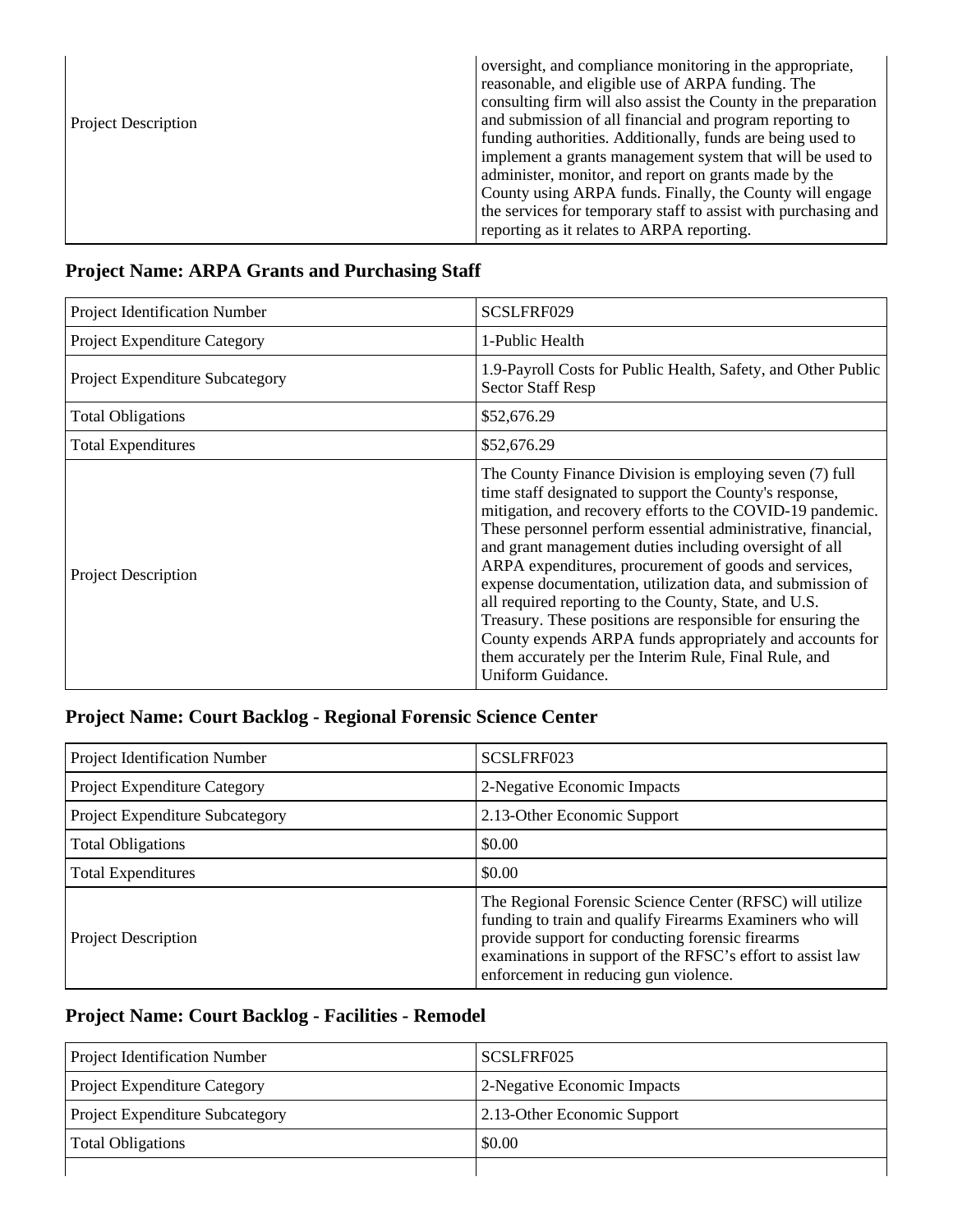| <b>Total Expenditures</b>  | \$0.00                                                                                                                                                                                                                                                                     |
|----------------------------|----------------------------------------------------------------------------------------------------------------------------------------------------------------------------------------------------------------------------------------------------------------------------|
| <b>Project Description</b> | Funds will be utilized to remodel a portion of the courthouse<br>to create additional courtrooms and appellate, judge and DA<br>space. This process will displace current County<br>administrative functions that will need to be moved to<br>temporary leased facilities. |

## **Project Name: Human Resources Recruitment Specialist**

| Project Identification Number       | SCSLFRF034                                                                                                                                                                                                                                                                   |
|-------------------------------------|------------------------------------------------------------------------------------------------------------------------------------------------------------------------------------------------------------------------------------------------------------------------------|
| <b>Project Expenditure Category</b> | 2-Negative Economic Impacts                                                                                                                                                                                                                                                  |
| Project Expenditure Subcategory     | 2.14-Rehiring Public Sector Staff                                                                                                                                                                                                                                            |
| <b>Total Obligations</b>            | \$19,624.69                                                                                                                                                                                                                                                                  |
| <b>Total Expenditures</b>           | \$19,624.69                                                                                                                                                                                                                                                                  |
| <b>Project Description</b>          | The County is hiring a recruitment specialist to support the<br>County's efforts to recruit, hire, and retain staff to support<br>critical and essential roles throughout the County<br>government which ensure continuity of government services<br>at pre-pandemic levels. |

## **Project Name: Premium Pay for County Employees**

| Project Identification Number   | SCSLFRF035                                                                                                                                                                                                                                                                                                            |
|---------------------------------|-----------------------------------------------------------------------------------------------------------------------------------------------------------------------------------------------------------------------------------------------------------------------------------------------------------------------|
| Project Expenditure Category    | 4-Premium Pay                                                                                                                                                                                                                                                                                                         |
| Project Expenditure Subcategory | 4.1-Public Sector Employees                                                                                                                                                                                                                                                                                           |
| <b>Total Obligations</b>        | \$20,995,552.09                                                                                                                                                                                                                                                                                                       |
| <b>Total Expenditures</b>       | \$20,995,552.09                                                                                                                                                                                                                                                                                                       |
| <b>Project Description</b>      | Premium pay has been provided to County staff to address<br>the risk incurred by eligible workers providing essential<br>services to ensure the continuity of government services to<br>the citizens of the County and respond to and mitigate the<br>economic and public health impacts of the COVID-19<br>pandemic. |

## **Project Name: Health Department Other COVID Public Health Expenses**

| Project Identification Number          | SCSLFRF003                                                                                                                                                                                                                                                                                      |
|----------------------------------------|-------------------------------------------------------------------------------------------------------------------------------------------------------------------------------------------------------------------------------------------------------------------------------------------------|
| Project Expenditure Category           | 1-Public Health                                                                                                                                                                                                                                                                                 |
| <b>Project Expenditure Subcategory</b> | 1.8-Other COVID-19 Public Health Expenses (including<br>Communications, Enforcement)                                                                                                                                                                                                            |
| <b>Total Obligations</b>               | \$0.00                                                                                                                                                                                                                                                                                          |
| <b>Total Expenditures</b>              | \$0.00                                                                                                                                                                                                                                                                                          |
| <b>Project Description</b>             | The Health Department will utilize funding to address public<br>health response related to the COVID pandemic, to include<br>providing testing and vaccination, responsive staffing to<br>meet service delivery demands, a Disease Investigator, and<br>associated administration and expenses. |

 $\overline{\mathbf{r}}$ 

#### **Project Name: Health Department Other**

 $\mathsf{r}$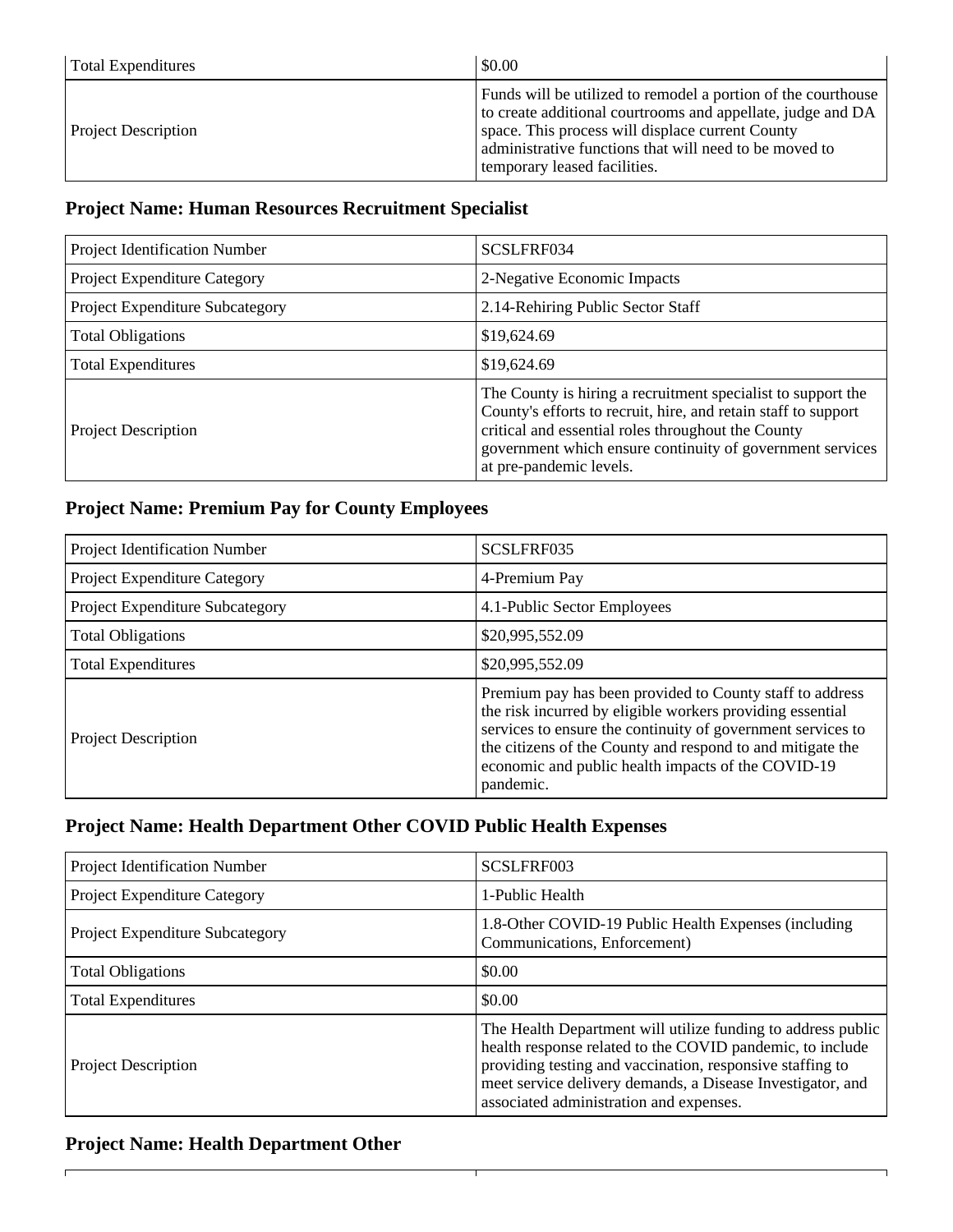| Project Identification Number          | SCSLFRF004                                                                                                                                                                                                                                                                                      |
|----------------------------------------|-------------------------------------------------------------------------------------------------------------------------------------------------------------------------------------------------------------------------------------------------------------------------------------------------|
| Project Expenditure Category           | 1-Public Health                                                                                                                                                                                                                                                                                 |
| <b>Project Expenditure Subcategory</b> | 1.12-Other Public Health Services                                                                                                                                                                                                                                                               |
| <b>Total Obligations</b>               | \$0.00                                                                                                                                                                                                                                                                                          |
| <b>Total Expenditures</b>              | \$0.00                                                                                                                                                                                                                                                                                          |
| <b>Project Description</b>             | The Health Department will utilize funding to address public<br>health response related to the COVID pandemic, to include<br>providing testing and vaccination, responsive staffing to<br>meet service delivery demands, a Disease Investigator, and<br>associated administration and expenses. |

### **Project Name: Health Department Admin Expenses**

| Project Identification Number   | SCSLFRF005                                                                                                                                                                                                                                                                                      |
|---------------------------------|-------------------------------------------------------------------------------------------------------------------------------------------------------------------------------------------------------------------------------------------------------------------------------------------------|
| Project Expenditure Category    | 7-Administrative and Other                                                                                                                                                                                                                                                                      |
| Project Expenditure Subcategory | 7.1-Administrative Expenses                                                                                                                                                                                                                                                                     |
| <b>Total Obligations</b>        | \$0.00                                                                                                                                                                                                                                                                                          |
| <b>Total Expenditures</b>       | \$0.00                                                                                                                                                                                                                                                                                          |
| <b>Project Description</b>      | The Health Department will utilize funding to address public<br>health response related to the COVID pandemic, to include<br>providing testing and vaccination, responsive staffing to<br>meet service delivery demands, a Disease Investigator, and<br>associated administration and expenses. |

## **Project Name: Health Department Evaluation and Data Analysis**

| Project Identification Number   | SCSLFRF006                                                                                                                                                                                                                                                                                      |
|---------------------------------|-------------------------------------------------------------------------------------------------------------------------------------------------------------------------------------------------------------------------------------------------------------------------------------------------|
| Project Expenditure Category    | 7-Administrative and Other                                                                                                                                                                                                                                                                      |
| Project Expenditure Subcategory | 7.2-Evaluation and data analysis                                                                                                                                                                                                                                                                |
| <b>Total Obligations</b>        | \$0.00                                                                                                                                                                                                                                                                                          |
| <b>Total Expenditures</b>       | \$0.00                                                                                                                                                                                                                                                                                          |
| <b>Project Description</b>      | The Health Department will utilize funding to address public<br>health response related to the COVID pandemic, to include<br>providing testing and vaccination, responsive staffing to<br>meet service delivery demands, a Disease Investigator, and<br>associated administration and expenses. |

## **Project Name: COVID Testing for Client and Persons in Custody**

| Project Identification Number          | SCSLFRF011                                                                                                                                                                                                                                           |
|----------------------------------------|------------------------------------------------------------------------------------------------------------------------------------------------------------------------------------------------------------------------------------------------------|
| Project Expenditure Category           | 1-Public Health                                                                                                                                                                                                                                      |
| <b>Project Expenditure Subcategory</b> | 1.6-Medical Expenses (including Alternative Care Facilities)                                                                                                                                                                                         |
| <b>Total Obligations</b>               | \$0.00                                                                                                                                                                                                                                               |
| <b>Total Expenditures</b>              | \$0.00                                                                                                                                                                                                                                               |
|                                        | The Health Department will utilize funding to address public<br>health response related to the COVID pandemic, to include<br>providing testing and vaccination, responsive staffing to<br>meet service delivery demands, a Disease Investigator, and |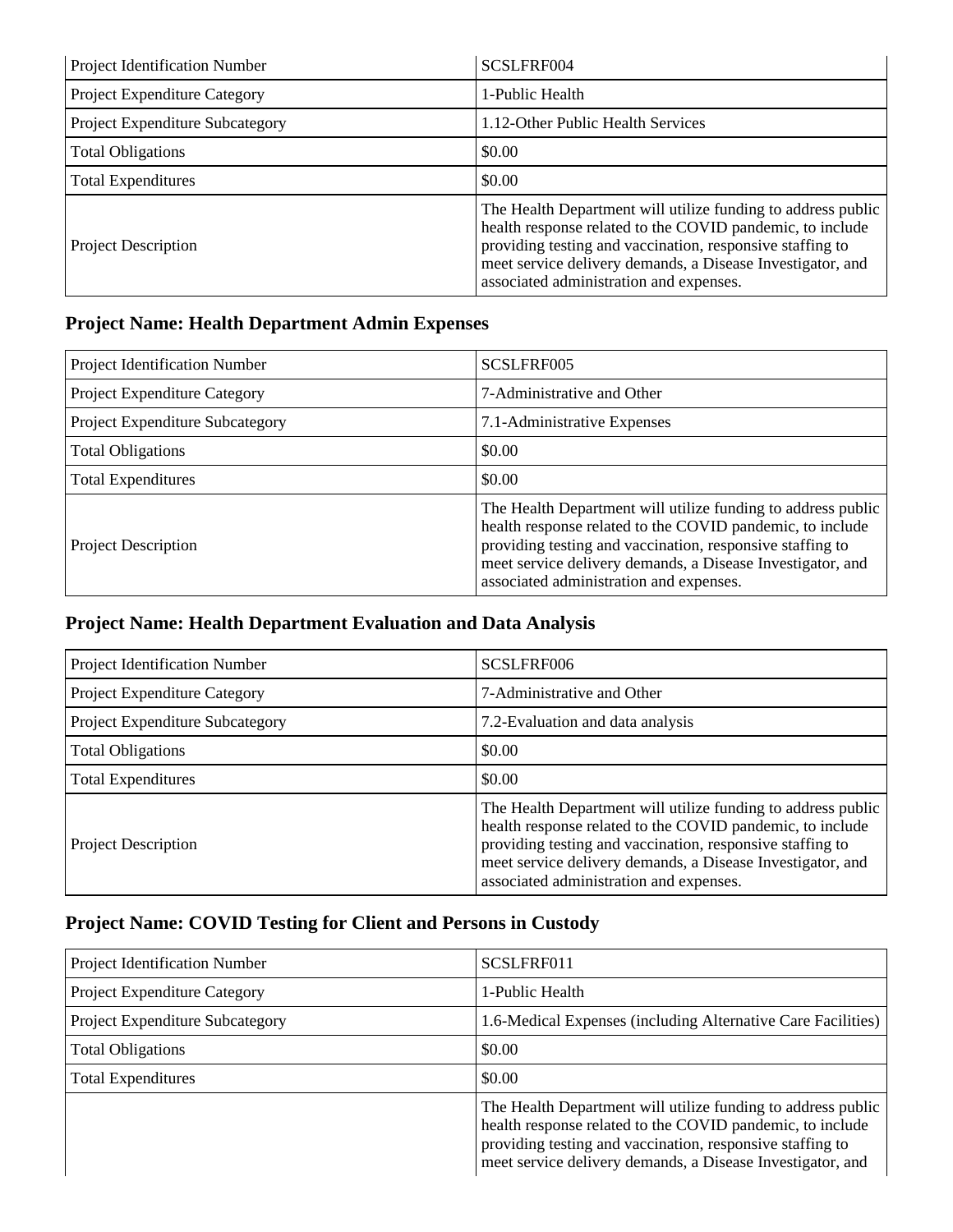| <b>Project Description</b> | associated administration and expenses. The Health<br>Department will provide no-cost COVID-19 testing for                                                                                                           |
|----------------------------|----------------------------------------------------------------------------------------------------------------------------------------------------------------------------------------------------------------------|
|                            | County residents in order to detect and trace incidence of<br>COVID-19 infections, and to prevent and/or reduce adverse<br>health impacts, and possible death, caused by the COVID-19<br>virus and related variants. |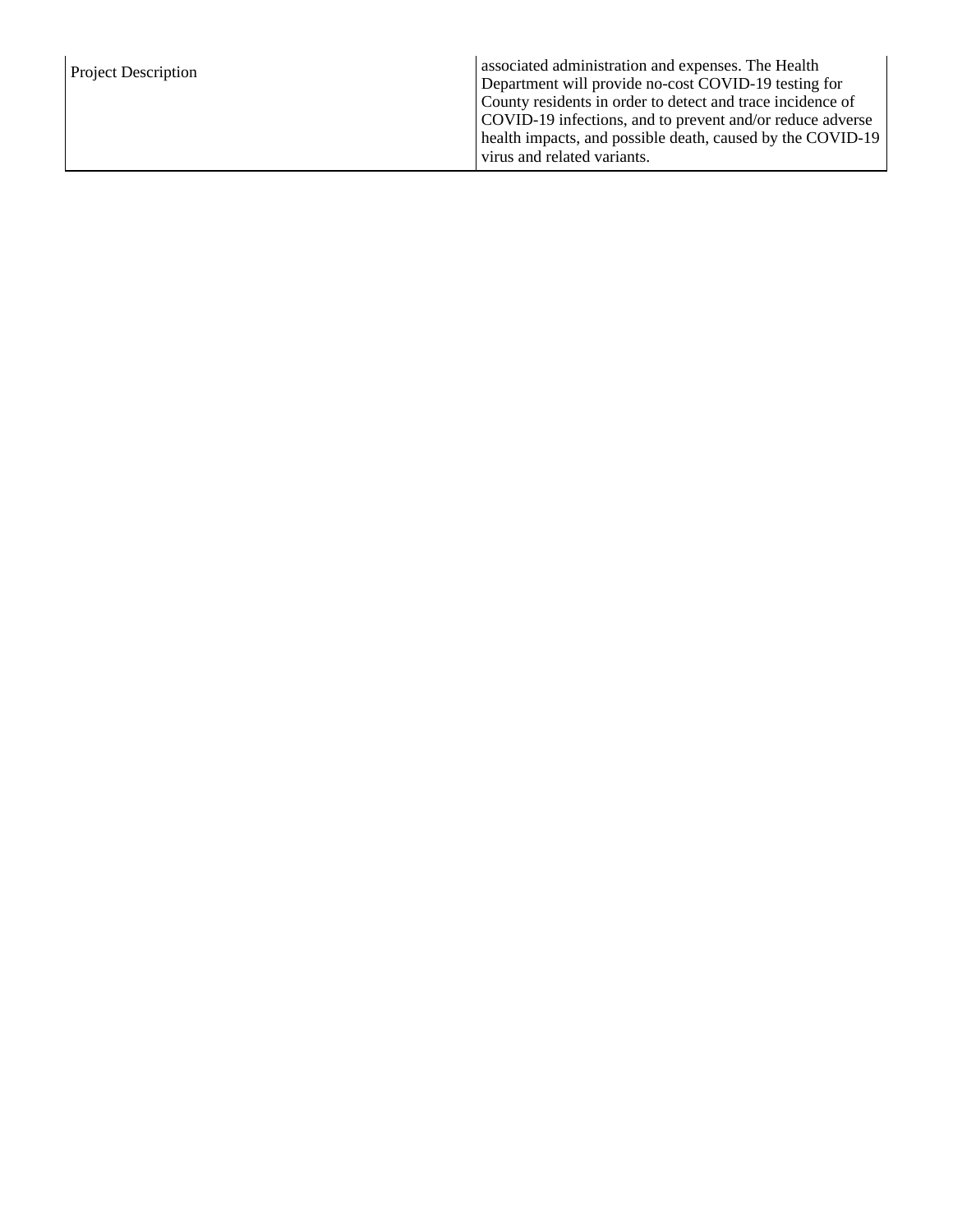## **Expenditures**

## **Aggregate Disbursements less than \$50,000**

Expenditure: EN-00025500

| Project Name                              | <b>Health Department COVID Testing</b> |
|-------------------------------------------|----------------------------------------|
| <b>Expenditure Category</b>               |                                        |
| Subaward Type (Aggregates)                | <b>Aggregate of Direct Payments</b>    |
| <b>Total Quarterly Expenditure Amount</b> | \$92,678.98                            |
| Total Quarterly Obligation Amount         | \$92,678.98                            |

#### Expenditure: EN-00025501

| Project Name                              | <b>Emergency Management Logistics</b> |
|-------------------------------------------|---------------------------------------|
| <b>Expenditure Category</b>               |                                       |
| Subaward Type (Aggregates)                | Aggregate of Direct Payments          |
| <b>Total Quarterly Expenditure Amount</b> | \$19,974.23                           |
| <b>Total Quarterly Obligation Amount</b>  | \$19,974.23                           |

#### Expenditure: EN-00025502

| Project Name                              | Health Department Payroll for Public Health Responding to<br><b>COVID</b> |
|-------------------------------------------|---------------------------------------------------------------------------|
| <b>Expenditure Category</b>               |                                                                           |
| Subaward Type (Aggregates)                | <b>Aggregate of Direct Payments</b>                                       |
| <b>Total Quarterly Expenditure Amount</b> | \$1,310,571.00                                                            |
| <b>Total Quarterly Obligation Amount</b>  | \$1,310,571.00                                                            |

#### Expenditure: EN-00025504

| Project Name                              | <b>Public Health Communications</b> |
|-------------------------------------------|-------------------------------------|
| <b>Expenditure Category</b>               |                                     |
| Subaward Type (Aggregates)                | Aggregate of Direct Payments        |
| <b>Total Quarterly Expenditure Amount</b> | \$2,270.21                          |
| Total Quarterly Obligation Amount         | \$2,270.21                          |

#### Expenditure: EN-00025503

| Project Name                             | <b>Risk Fit Tester</b>              |
|------------------------------------------|-------------------------------------|
| <b>Expenditure Category</b>              |                                     |
| Subaward Type (Aggregates)               | <b>Aggregate of Direct Payments</b> |
| Total Quarterly Expenditure Amount       | \$17,046.60                         |
| <b>Total Quarterly Obligation Amount</b> | \$17,046.60                         |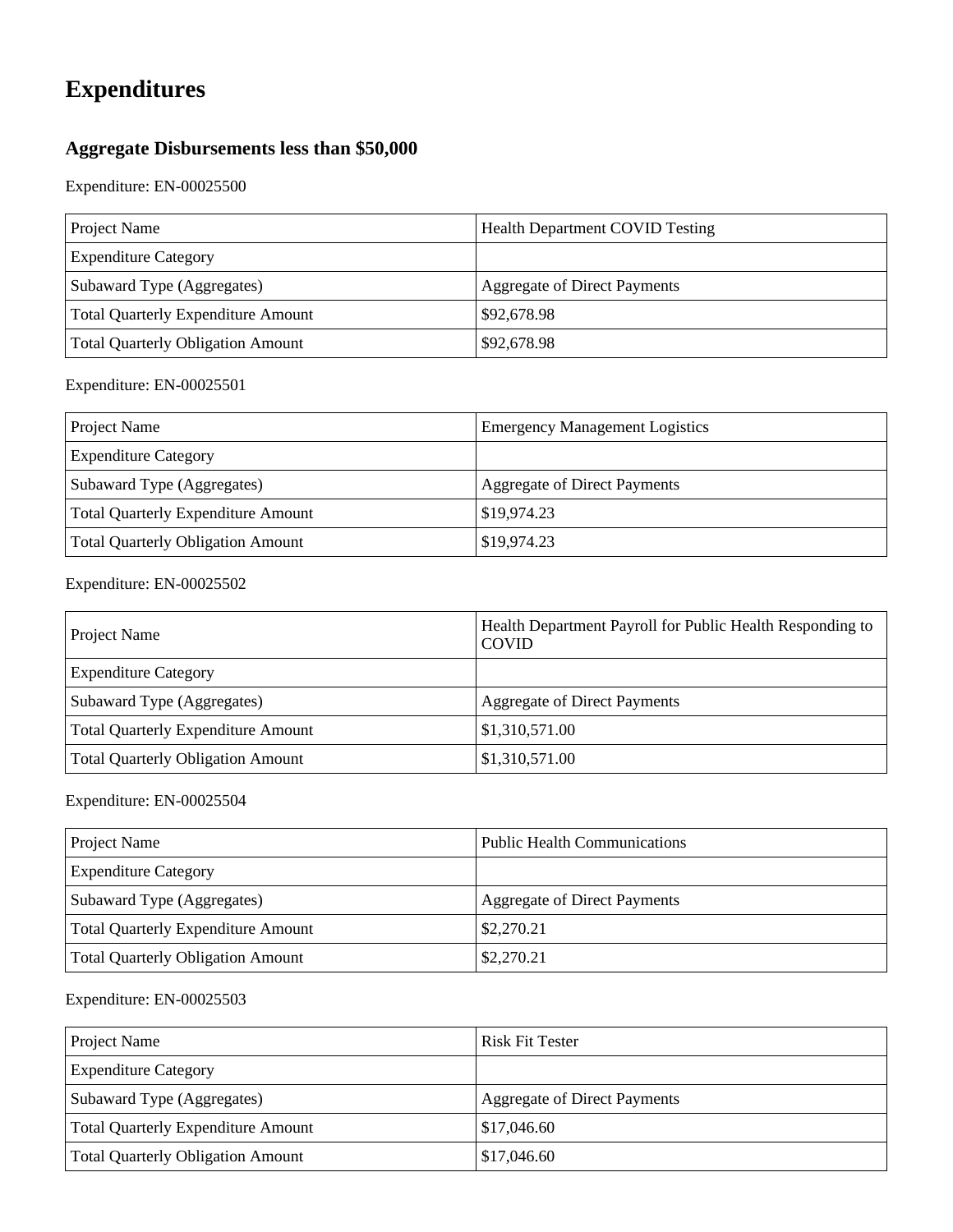#### Expenditure: EN-00025505

| <b>Project Name</b>                       | <b>PPE</b> for County Staff  |
|-------------------------------------------|------------------------------|
| <b>Expenditure Category</b>               |                              |
| Subaward Type (Aggregates)                | Aggregate of Direct Payments |
| <b>Total Quarterly Expenditure Amount</b> | \$29,731.20                  |
| <b>Total Quarterly Obligation Amount</b>  | \$29,731.20                  |

Expenditure: EN-00025507

| <b>Project Name</b>                       | Remote Work for County Staff |
|-------------------------------------------|------------------------------|
| <b>Expenditure Category</b>               |                              |
| Subaward Type (Aggregates)                | Aggregate of Direct Payments |
| <b>Total Quarterly Expenditure Amount</b> | \$16,454.39                  |
| <b>Total Quarterly Obligation Amount</b>  | \$16,454.39                  |

Expenditure: EN-00025510

| Project Name                              | Court Backlog - Corrections         |
|-------------------------------------------|-------------------------------------|
| <b>Expenditure Category</b>               |                                     |
| Subaward Type (Aggregates)                | <b>Aggregate of Direct Payments</b> |
| <b>Total Quarterly Expenditure Amount</b> | \$20,679.35                         |
| <b>Total Quarterly Obligation Amount</b>  | \$20,679.35                         |

Expenditure: EN-00025506

| Project Name                              | <b>Cleaning Services for County Facilities</b> |
|-------------------------------------------|------------------------------------------------|
| <b>Expenditure Category</b>               |                                                |
| Subaward Type (Aggregates)                | <b>Aggregate of Direct Payments</b>            |
| <b>Total Quarterly Expenditure Amount</b> | \$1,765.42                                     |
| <b>Total Quarterly Obligation Amount</b>  | \$1,765.42                                     |

#### Expenditure: EN-00025508

| <b>Project Name</b>                       | <b>Court Backlog - Courts</b>       |
|-------------------------------------------|-------------------------------------|
| <b>Expenditure Category</b>               |                                     |
| Subaward Type (Aggregates)                | <b>Aggregate of Direct Payments</b> |
| <b>Total Quarterly Expenditure Amount</b> | \$73,141.22                         |
| <b>Total Quarterly Obligation Amount</b>  | \$73,141.22                         |

#### Expenditure: EN-00025509

| <b>Project Name</b>         | Court Backlog - District Attorney |
|-----------------------------|-----------------------------------|
| <b>Expenditure Category</b> |                                   |
|                             |                                   |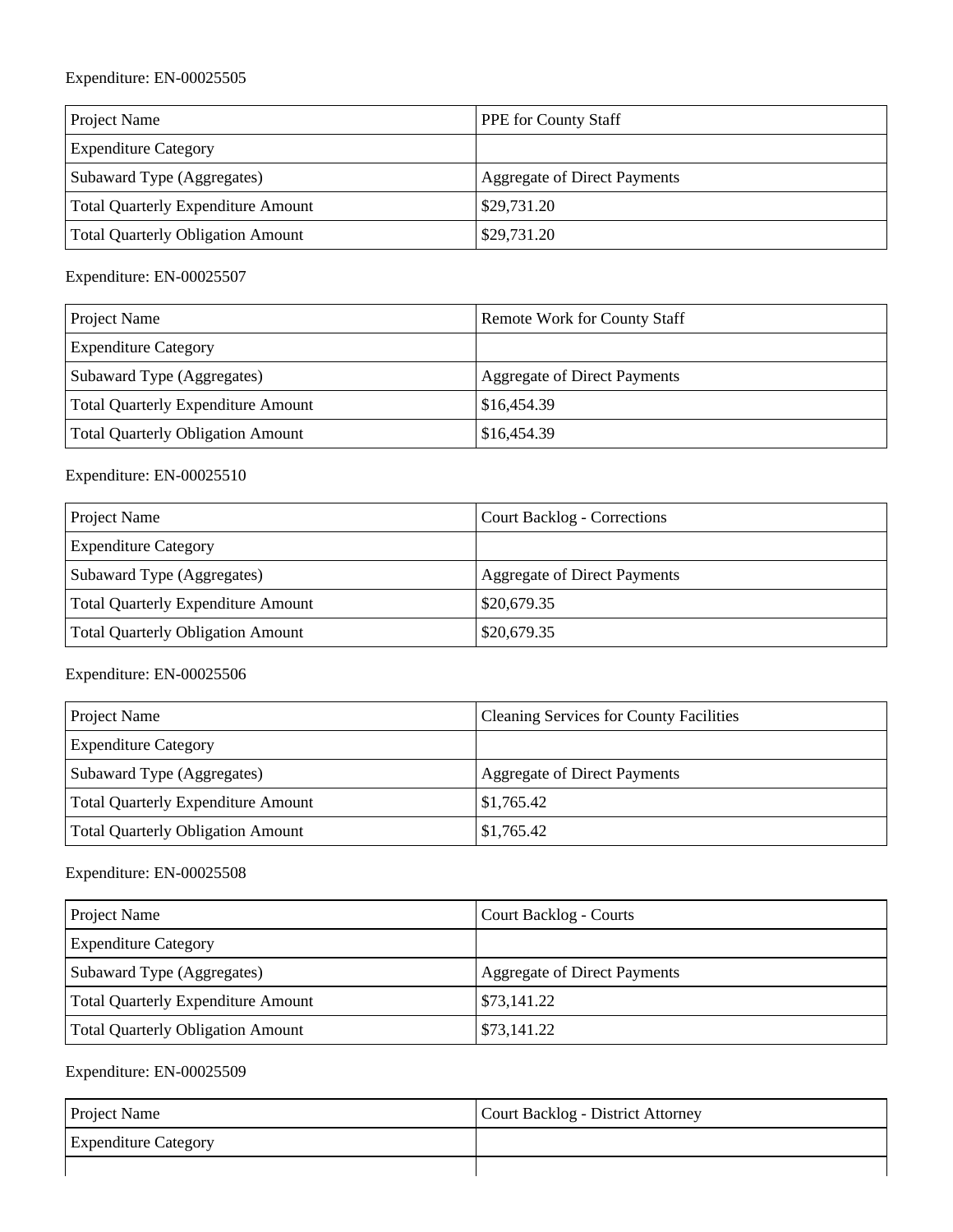| Subaward Type (Aggregates)         | Aggregate of Direct Payments |
|------------------------------------|------------------------------|
| Total Quarterly Expenditure Amount | \$50,515.08                  |
| Total Quarterly Obligation Amount  | \$50,515.08                  |

#### Expenditure: EN-00025511

| Project Name                              | <b>ARPA Technical Assistance and Grants Management</b> |
|-------------------------------------------|--------------------------------------------------------|
| <b>Expenditure Category</b>               |                                                        |
| Subaward Type (Aggregates)                | Aggregate of Direct Payments                           |
| <b>Total Quarterly Expenditure Amount</b> | \$1,834.38                                             |
| Total Quarterly Obligation Amount         | \$1,834.38                                             |

#### Expenditure: EN-00025512

| Project Name                             | <b>ARPA Grants and Purchasing Staff</b> |
|------------------------------------------|-----------------------------------------|
| <b>Expenditure Category</b>              |                                         |
| Subaward Type (Aggregates)               | <b>Aggregate of Direct Payments</b>     |
| Total Quarterly Expenditure Amount       | \$52,676.29                             |
| <b>Total Quarterly Obligation Amount</b> | \$52,676.29                             |

#### Expenditure: EN-00025513

| Project Name                              | Human Resources Recruitment Specialist |
|-------------------------------------------|----------------------------------------|
| <b>Expenditure Category</b>               |                                        |
| Subaward Type (Aggregates)                | Aggregate of Direct Payments           |
| <b>Total Quarterly Expenditure Amount</b> | \$19,624.69                            |
| Total Quarterly Obligation Amount         | \$19,624.69                            |

#### Expenditure: EN-00025514

| <b>Project Name</b>                      | Premium Pay for County Employees    |
|------------------------------------------|-------------------------------------|
| <b>Expenditure Category</b>              |                                     |
| Subaward Type (Aggregates)               | <b>Aggregate of Direct Payments</b> |
| Total Quarterly Expenditure Amount       | \$20,995,552.09                     |
| <b>Total Quarterly Obligation Amount</b> | \$20,995,552.09                     |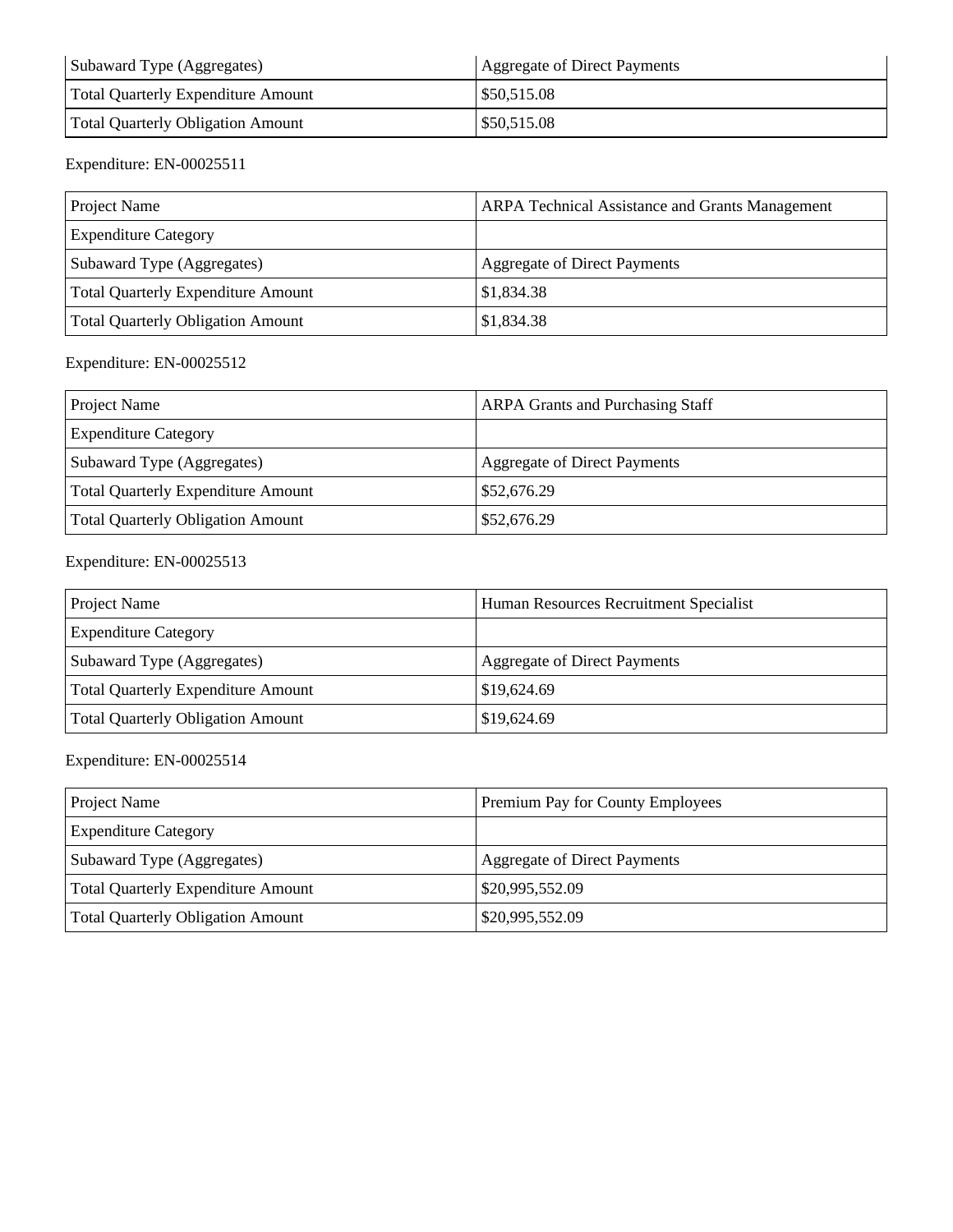## **Report**

## **Federal Financial Reporting**

| Base Year General Revenue                                                                               | \$0.00                                                                           |
|---------------------------------------------------------------------------------------------------------|----------------------------------------------------------------------------------|
| <b>Fiscal Year End Date</b>                                                                             | 12/31/2020                                                                       |
| Growth Adjustment Used                                                                                  | 0.000\%                                                                          |
| Actual General Revenue as of 12 months ended December<br>31, 2020                                       | \$0.00                                                                           |
| Estimated Revenue Loss Due to Covid-19 Public Health<br>Emergency as of December 31, 2020               | \$0.00                                                                           |
| Were Fiscal Recovery Funds used to make a deposit into a<br>pension fund?                               | N <sub>0</sub>                                                                   |
| Please provide an explanation of how revenue replacement<br>funds were allocated to government services | Sedgwick County is not using ARPA funds for revenue<br>replacement at this time. |

## **Questions on Equity and Evidence**

| 1. Do you have a learning agenda, evidence-building plan, or<br>another strategic approach to using evidence and evaluation<br>for the spending outlined in your Recovery Plan?               |  |
|-----------------------------------------------------------------------------------------------------------------------------------------------------------------------------------------------|--|
| 1. If Yes, Please provide a link                                                                                                                                                              |  |
| 2. Do the performance metrics for the projects listed in the<br>Recovery Plan include data disaggregated by race, ethnicity,<br>gender, income, and other relevant factors?                   |  |
| 3. Do you have a full Community Engagement Plan that<br>accompanies the community engagement activities outlined<br>in your Recovery Plan?                                                    |  |
| 3. If Yes, Please provide a link                                                                                                                                                              |  |
| 4. Do you have a public awareness campaign or other<br>planned dissemination activities to make residents and<br>businesses aware of the SLFRF supported projects from<br>your Recovery Plan? |  |
| 4. If Yes, Please describe in 1-2 sentences and provide a<br>link.                                                                                                                            |  |
| 5. What is the total number of performance indicators across<br>all projects in your Recovery Plan (including mandatory<br>performance indicators)?                                           |  |